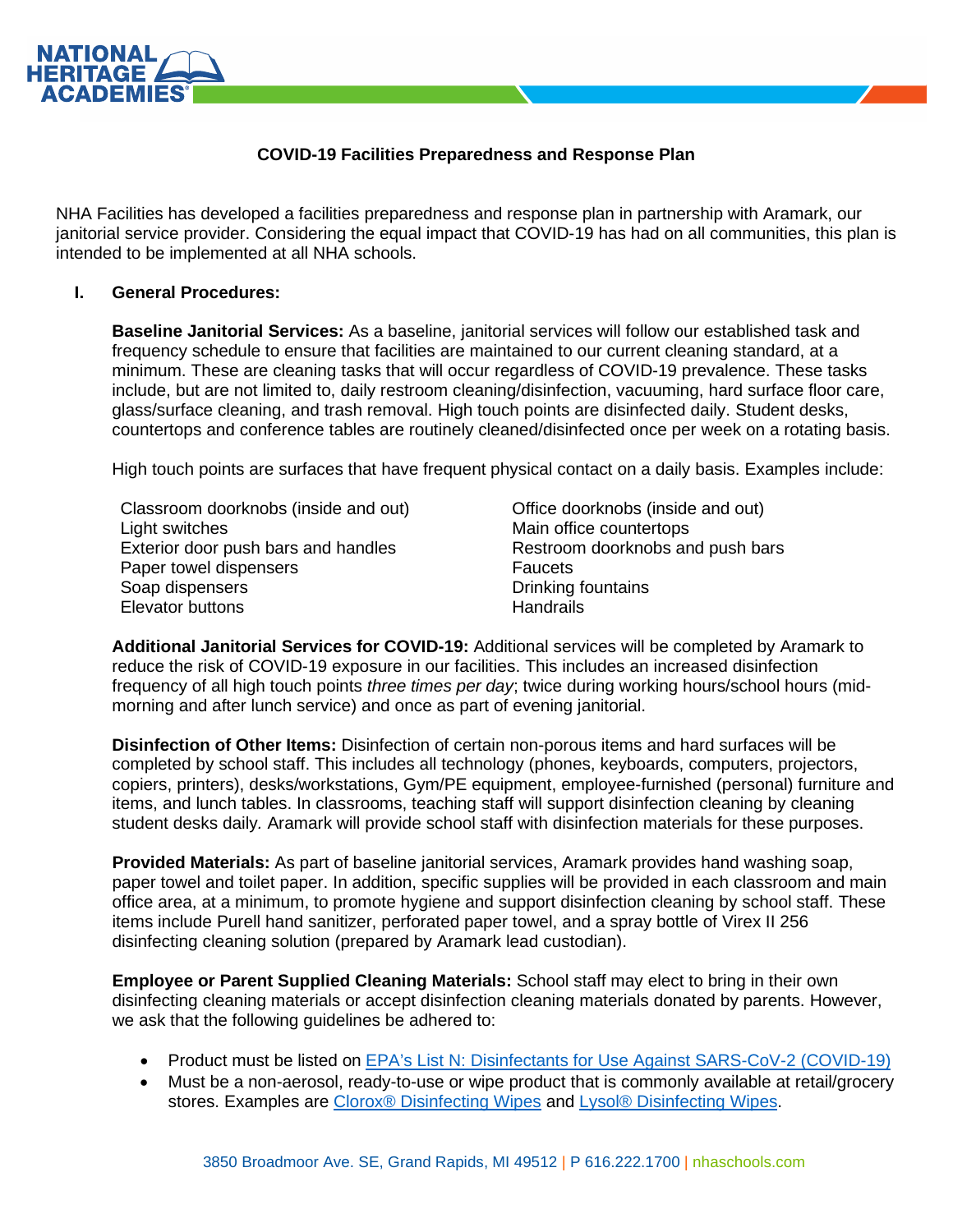- Must be used according to manufacturer's instructions.
- Must not contain bleach.
- Must have a copy of the product's Safety Data Sheet (SDS) on file in the main office this information can commonly be found on the manufacturer's websites.

**Facilities Improvements:** Certain physical items will be installed in each building to help protect employees and provide guidance on COVID-19 safe practices. These items include:

- Plexiglass barriers or "sneeze guards" in the main office area (OA desk and Registrar desk)
- Instructional signage, such as proper handwashing technique and notice to visitors for facility access requirements.

Other items may be implemented to promote social distancing and wayfinding, such as tape or decals on floors.

#### **II. COVID-19 Exposure Levels:**

The below exposure levels will guide the scope and frequency of disinfection cleaning in the school according to reported COVID-19 risks within the community and facility:

| <b>LEVEL 1</b> | <b>Normal Operations</b>                                                                                                                                                                                                                                                                                                                                                          |  |
|----------------|-----------------------------------------------------------------------------------------------------------------------------------------------------------------------------------------------------------------------------------------------------------------------------------------------------------------------------------------------------------------------------------|--|
|                | No reported cases in the surrounding community<br>$\bullet$<br>No known or suspected cases within the facility<br>$\bullet$<br>Normal janitorial routines - no enhanced disinfection necessary                                                                                                                                                                                    |  |
| <b>LEVEL 2</b> | <b>Enhanced Cleaning Operations</b><br>Reported cases in the surrounding community<br>No known or suspected cases within the facility                                                                                                                                                                                                                                             |  |
|                | Disinfection of all high touch points three times per day - twice during business<br>$\bullet$<br>hours and once during evening janitorial                                                                                                                                                                                                                                        |  |
| <b>LEVEL 3</b> | <b>Probable Case</b> reported in the facility within the past 7 days.                                                                                                                                                                                                                                                                                                             |  |
|                | Upon notice, Aramark personnel will disinfect the affected areas the same day<br>utilizing standard PPE (gloves, masks). Surfaces/objects disinfected are the same<br>as described in the Level 4 Response Procedure.<br>Temporary closure of areas visited by the probable case, if necessary.<br>Post-cleaning: return to Level 1 or 2 (depending on community COVID-19 spread) |  |
|                |                                                                                                                                                                                                                                                                                                                                                                                   |  |
| <b>LEVEL 4</b> | <b>Confirmed Case</b> reported in the facility within the past 7 days.                                                                                                                                                                                                                                                                                                            |  |
|                | Known areas visited in the building must be temporarily closed and vacated to<br>$\bullet$<br>allow for disinfection cleaning.<br>Cleaning timeline - Please reference Section III: Level 4 Response Procedure<br>Post-cleaning: reopen closed areas and return to Level 1 or 2 (depending on<br>community COVID-19 spread)                                                       |  |